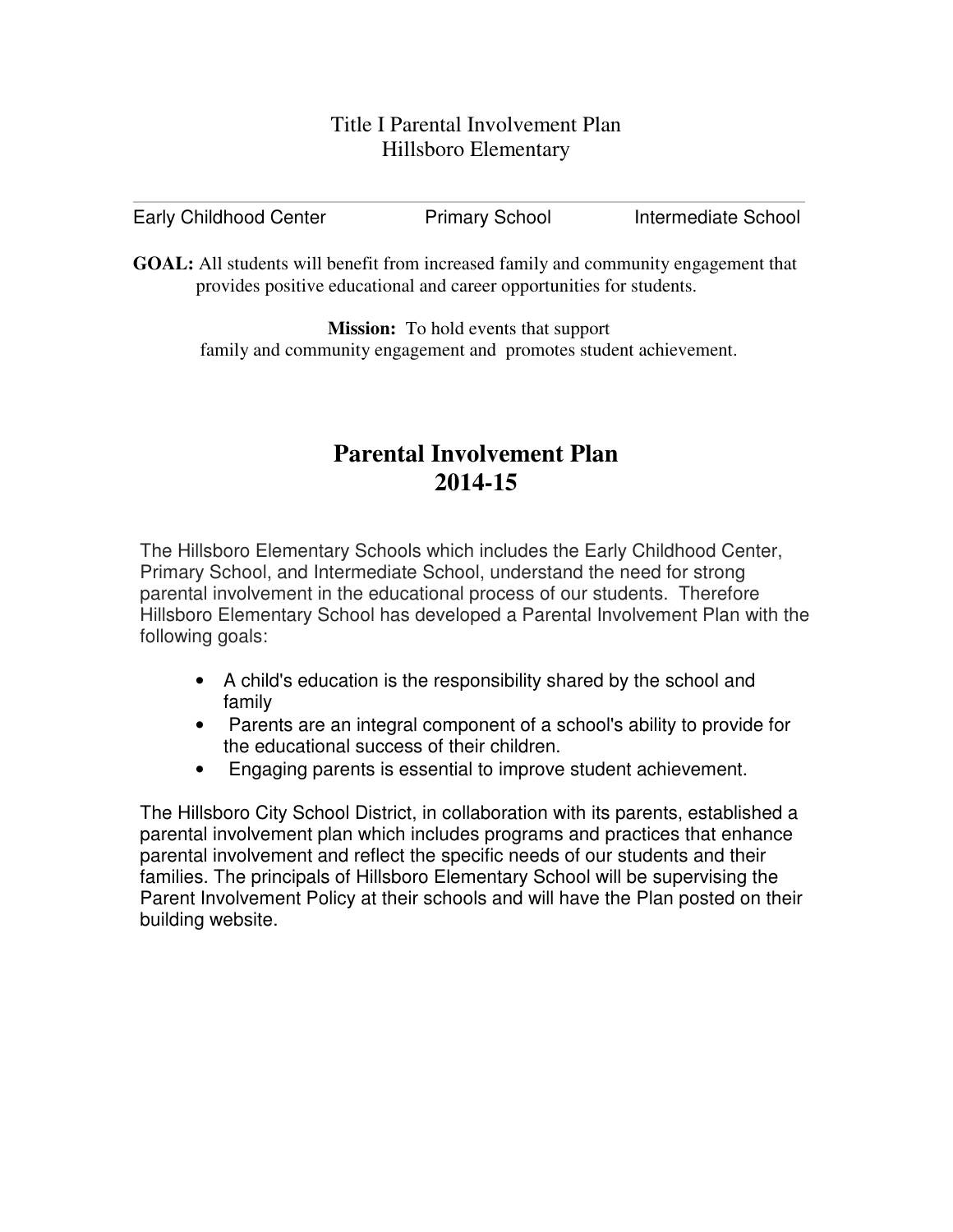### Hillsboro Elementary School Title I Parent Involvement Plan

## **Year at a Glance 2014-15**

*We at, Hillsboro Elementary School, believe that our families and community are key to student achievement and the success of our school. In order to meet the school's goals we need your input in decision making throughout the school year. Please join us for the opportunities below:* 

#### Annual Meeting

Families are invited to attend the Annual Meeting (at Back to School Night) to learn about our school's Title I programs and requirements. Families will have opportunities to review and provide feedback in the following areas:

- Title I School Status
- Right of Title I Parents
- AYP/School Data
- Overview of Parent Involvement Plan

**Date: August 7, 2015 Time: 5:00 – 7:00 p.m.** 

#### School-Parent Compact

The School-Parent Compact is a communication tool to support achievement for parents, school staff and students. The Compact is an agreement on how parents, students, and school staff will support each other in ensuring that students are successful. We will be *reviewing/developing* our Compact on the dates below, please join us!

- August 7, 2014
- May 1, 2015

If you can't make one of the meetings above be sure to review and sign your Compact when it comes home with your child in their school handbook.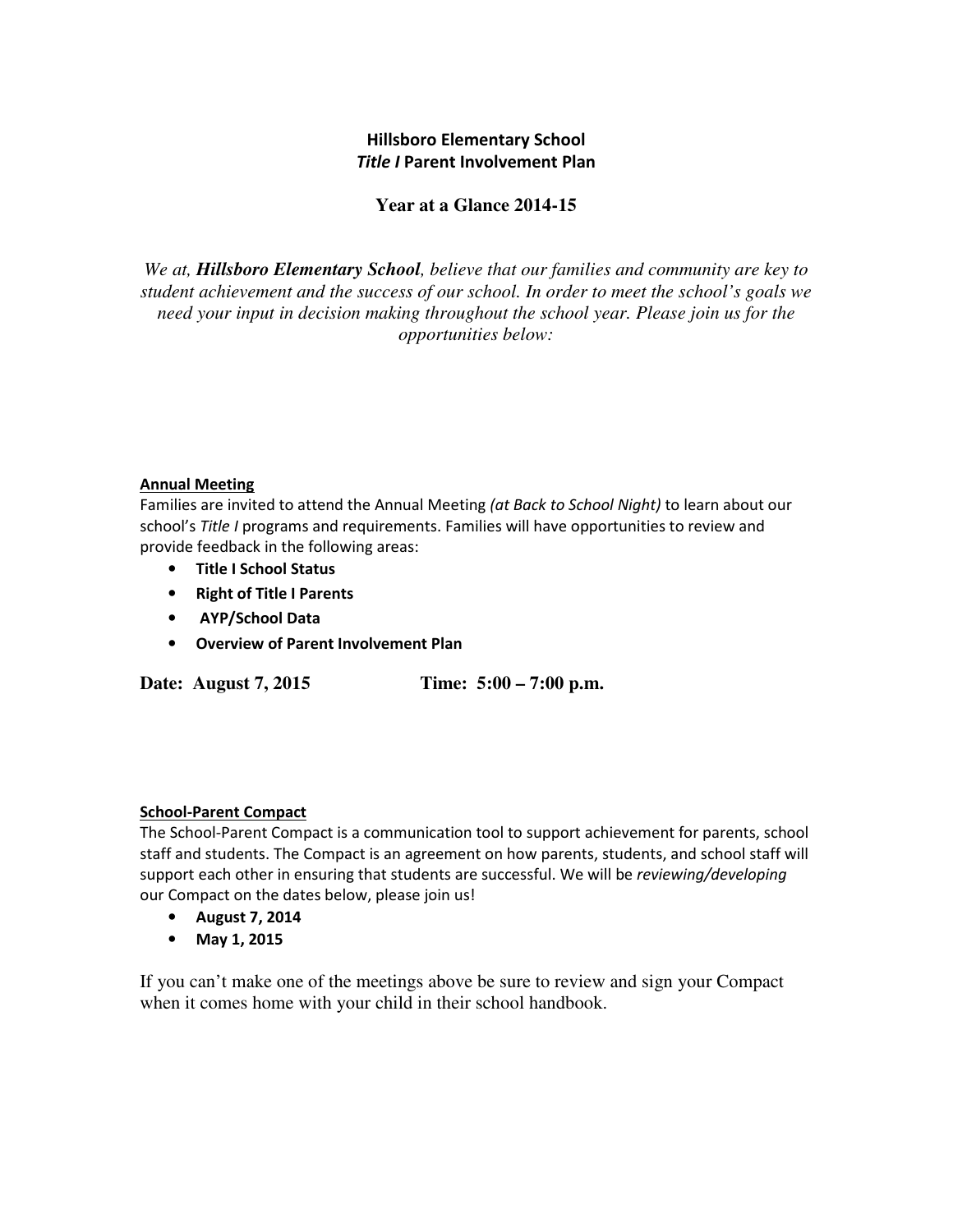#### Title I Parent Involvement Budget

As part of our school's Title I program we receive a set amount of money each year to implement our Parent Involvement Plan.

All parents were/are invited to give input on how these dollars will be spent.

Date: June 18, 2014 Time: 6:30 p.m. Location: Central Office Conference Room

#### Parent Involvement Workshops

Please watch for events in the monthly newsletter!

- August: Open House, Parental Involvement Meeting,
- September: Interims, Camp Joy meeting
- October: Grandparents day, Parent Conferences
- Nov.: Grade level programs, PTO meeting
- December: PTO meeting, Grade level programs, classroom parties,
- January: PTO meeting
- February: Grade level family nights, Valentine party, PTO carnival
- March: PTO meeting, Parent Conferences,
- April: PTO meeting, Grade level family nights,
- May: Parental Involvement meeting

## *PLEASE CHECK HES MONTHLY CALENDAR FOR DATES*

#### **Volunteers**

- If you would like to become a PTO member please contact your building principal for information.
- If you would like to volunteer in our classrooms, you will need to pass a back ground check. The FBI check will be paid for by the school district. Contact your building principal for the necessary paperwork.

#### **Accessibility**

We will accommodate all families by providing:

- Childcare and food at workshops and events
- Interpreters and translated documents
- Multiple meeting dates and times